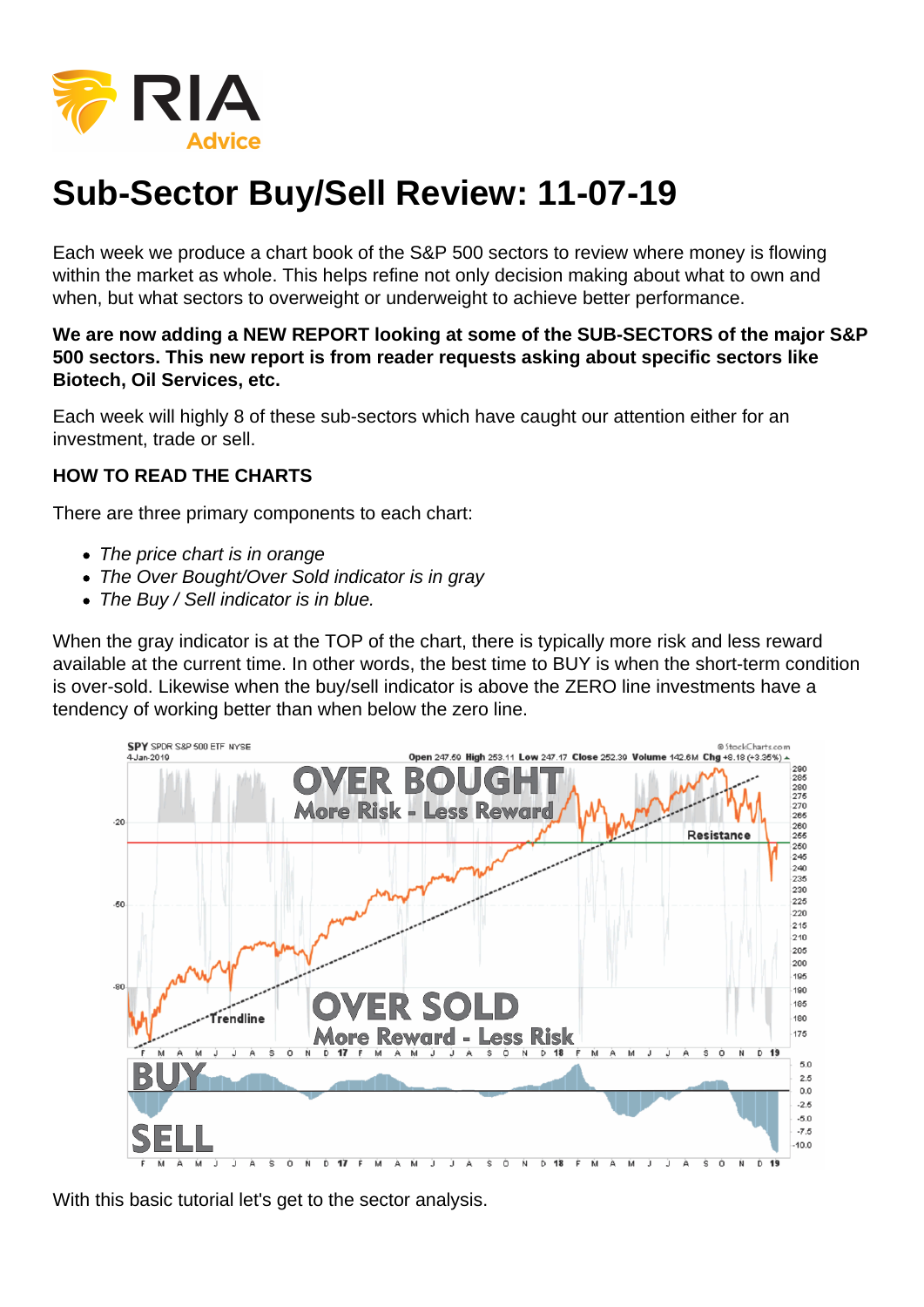- Home builders are extremely far ahead of the underlying fundamentals. However, the price rise over the last year has been breathtaking nonetheless.
- If ITB is going to continue its advance it needs to break out to all-time highs.
- While it is currently on a buy signal, it is "crazy" overbought on many levels.
- I would NOT try to initiate a position until either there is a confirmed breakout or a pullback.
- My hunch is this will likely be a better "short" opportunity in the not so distant future.
- Short-Term Positioning: Neutral
- Stop-loss on open holdings at \$43
- Long-Term Positioning: Bearish

IAK - iShares US Insurance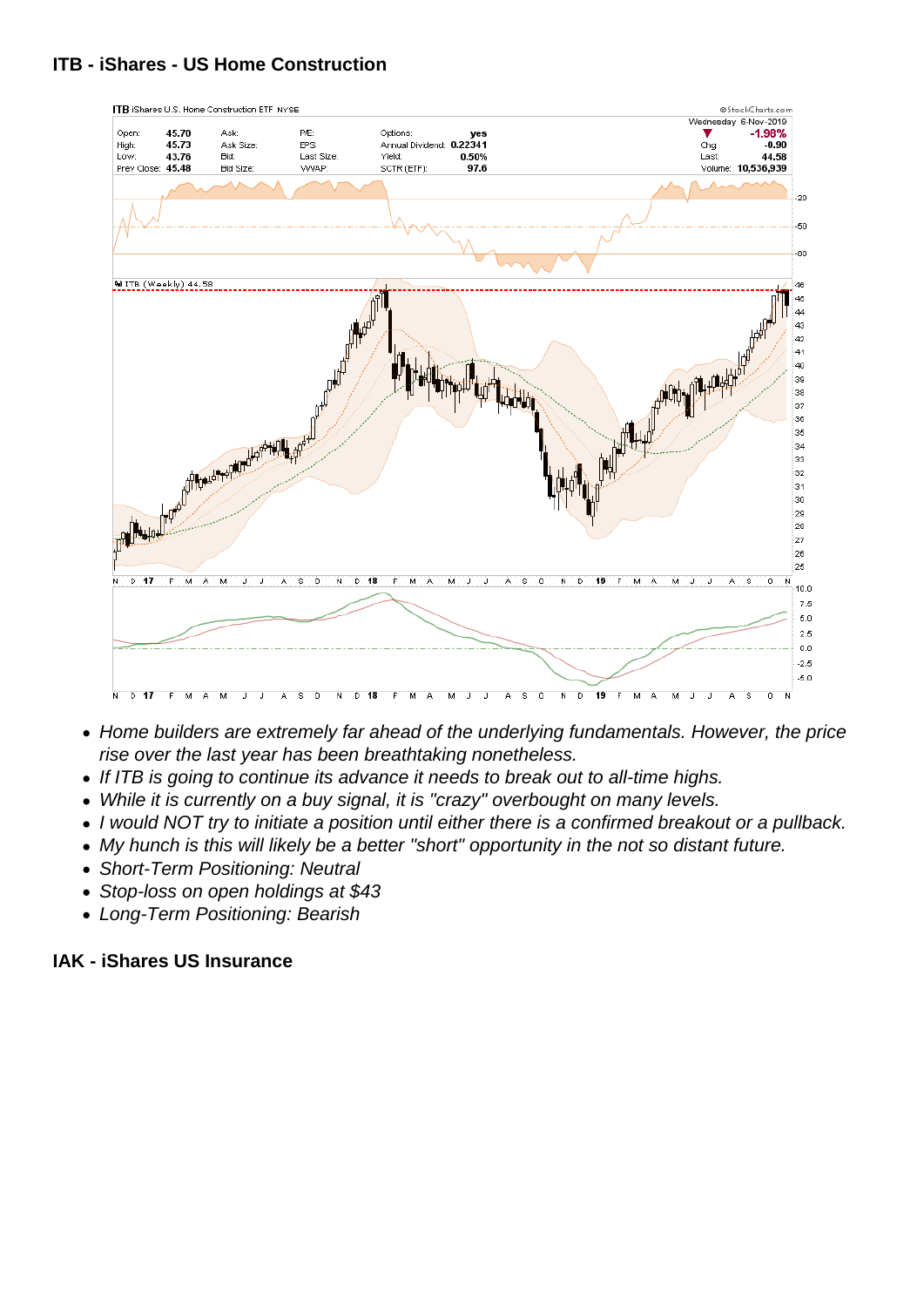- IAK has been consolidation over the last several months near highs.
- Currently on a "sell signal," look for a reversal for a potential entry opportunity.
- Ideally some more consolidation that works off the short-term overbought condition would be best.
- Short-Term Positioning: Neutral
	- Stop set at \$68
- Long-Term Positioning: Neutral

SOXX - iShares Semiconductor Index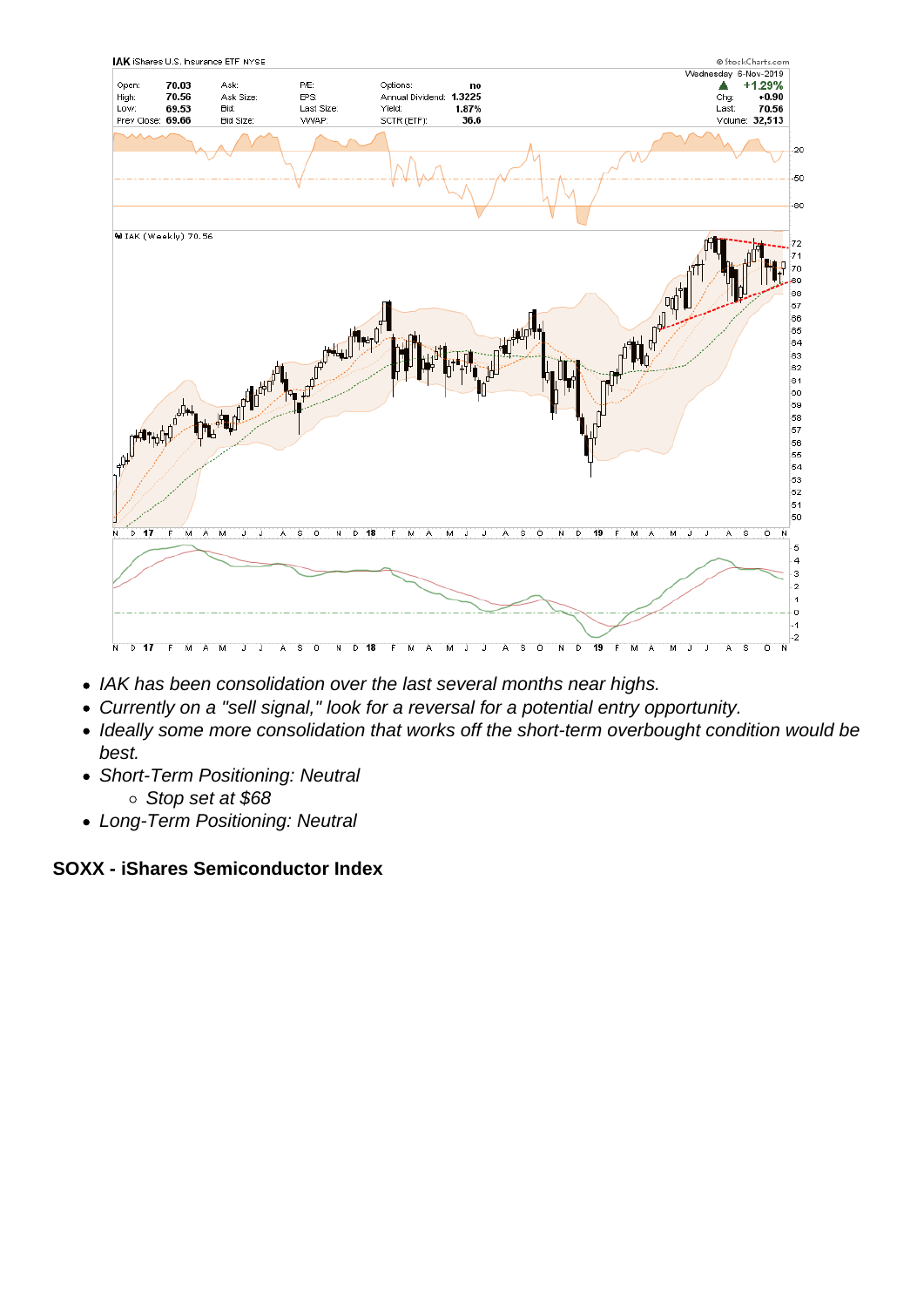- SOXX has had very good performance this year despite ongoing trade wars and concerns about inventory problems.
- The "buy signal" is intact with SOXX breaking out of its consolidation a few days ago. This sets the sector up for higher highs as the Government extends licenses to sell products to Huawei.
- There is "value" in the sector, why we recently added MU to our portfolios, but there is no need to rush into a position just yet. Look for a bit of a pullback or consolidation to take on a position.
- Short-Term Positioning: Bullish
	- Stop set at \$210
- Long-Term Positioning: Bullish

IBB - iShares Biotechnology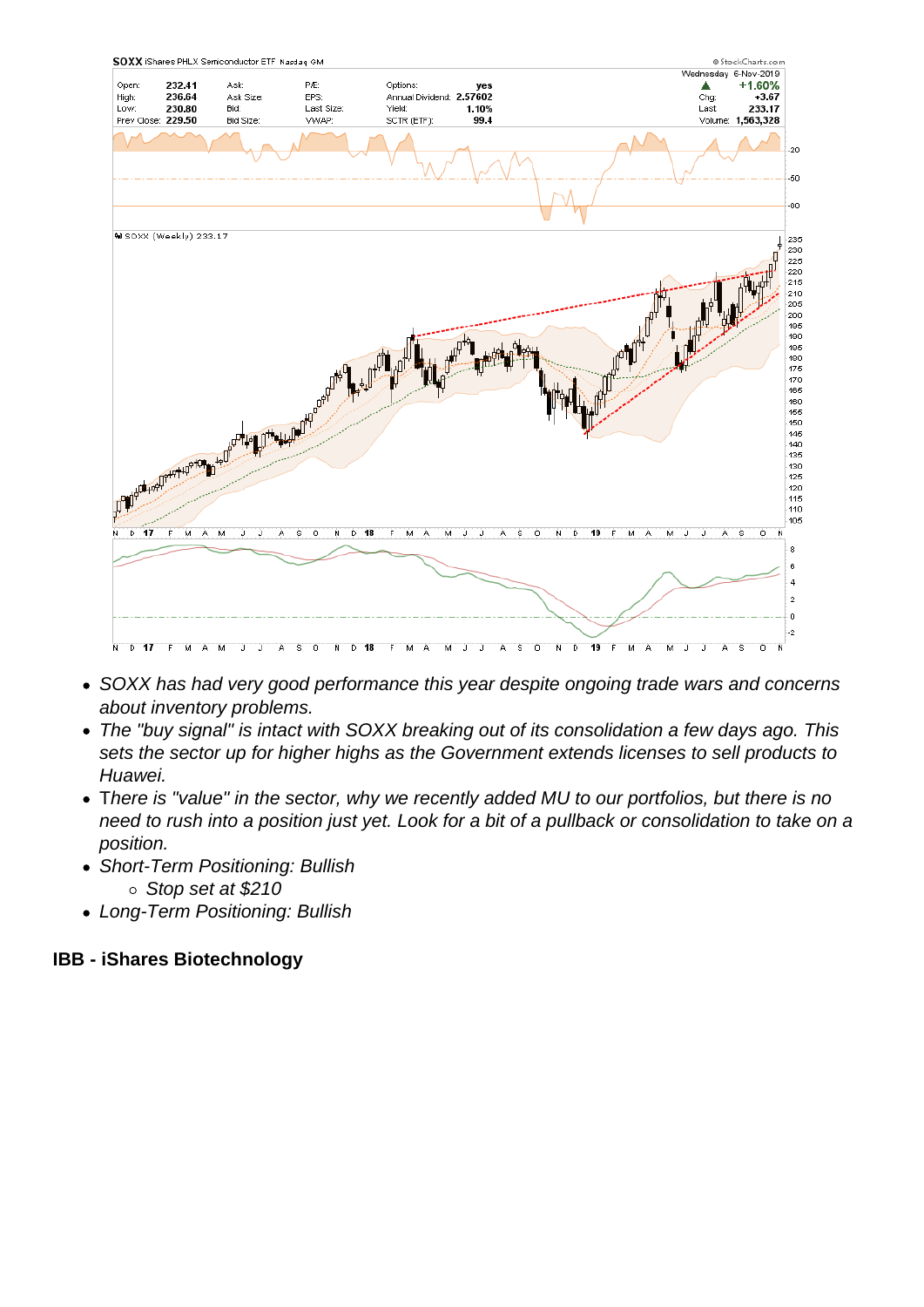- IBB has finally broken above the downtrend AND has triggered a "buy signal."
- The sector is not extremely overbought, which gives some decent upside to the sector.
- Look for a break above resistance at \$110 to add a position.
- Short-Term Positioning: Bullish
	- Stop-loss after purchases \$104.00
- Long-Term Positioning: Neutral

PBJ - iShares Food & Beverage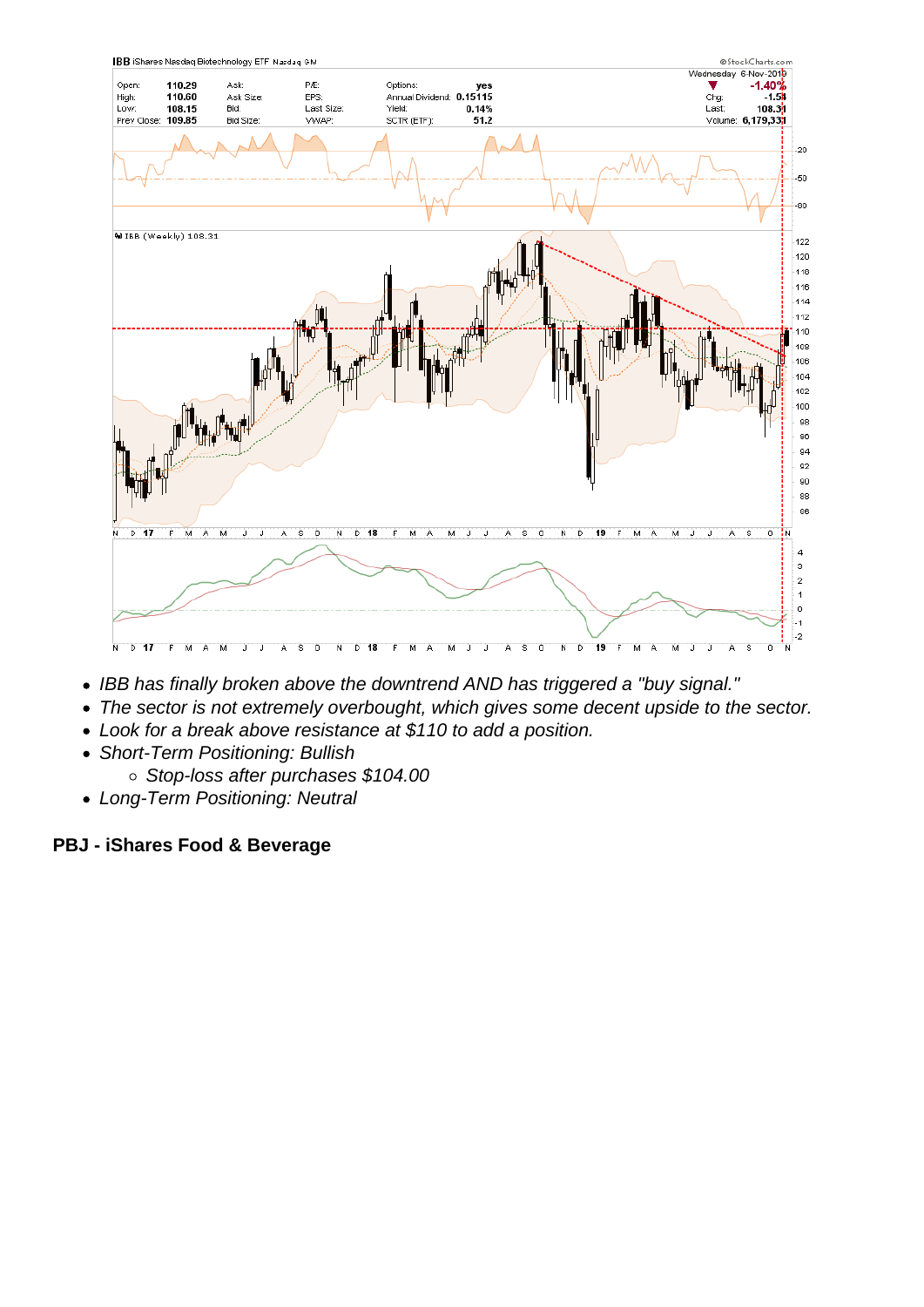- PBJ had a terrific advance earlier this year but the rotation from "defense" to "offense" has taken hold. (This is why we sold MDLZ and YUM in our portfolios.)
- Currently on a "sell signal" the sector is in full correction mode and is NOT grossly oversold yet.
- We recommend reducing or eliminating holdings if long for now and look for a better entry point later.
- Short-Term Positioning: Bearish
	- Stop-loss set at \$33.50
- Long-Term Positioning: Neutral

IYK - iShares Consumer Goods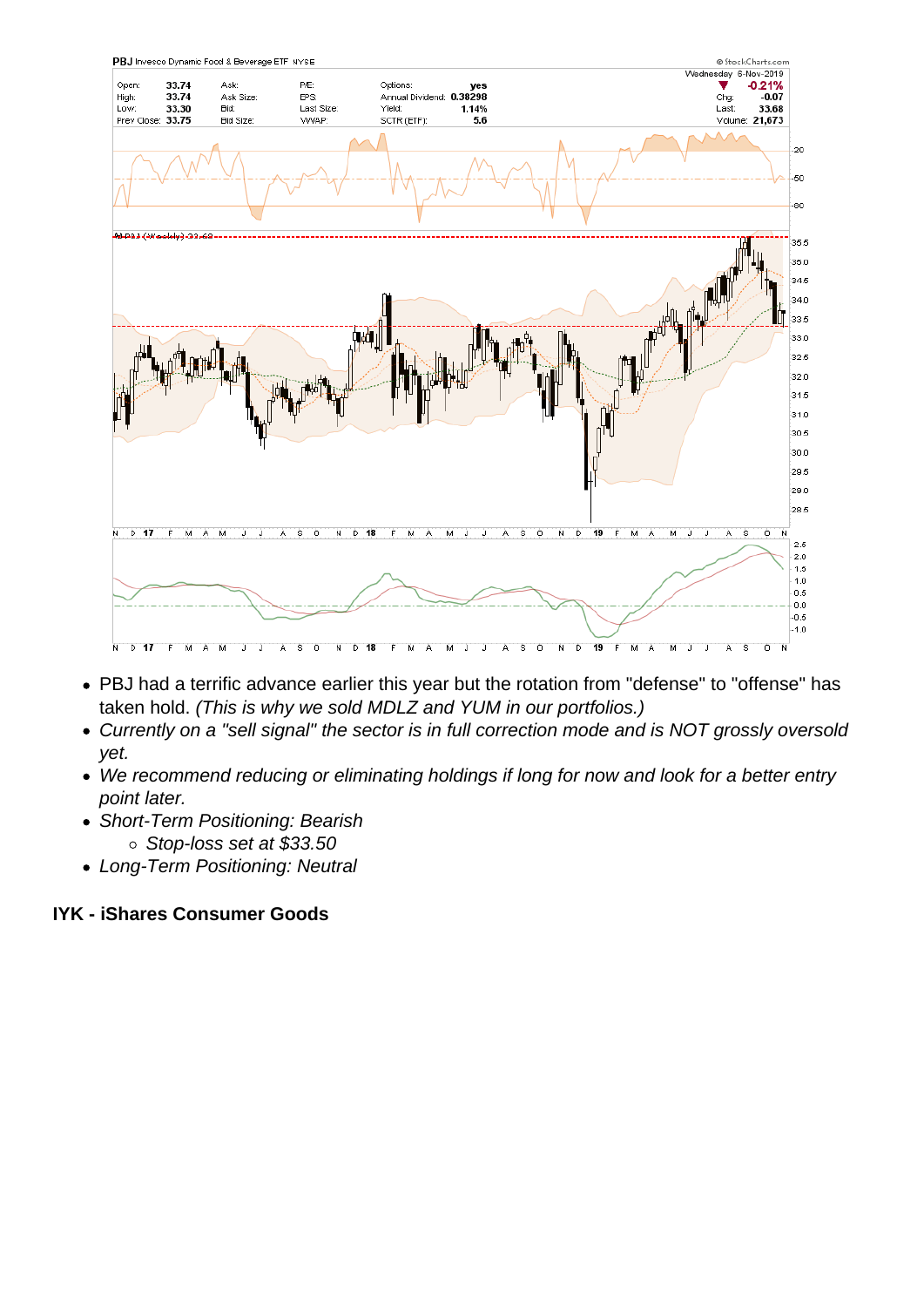- Consumer goods have continued to perform well so far, but are in a very tight trading range.
- A break to the downside will likely be very sharp so we suggest taking profits if you are long the sector.
- The sector is grossly overbought on multiple levels so be patient adding exposure to portfolios.
- Short-Term Positioning: Neutral
	- o Stop-loss set at \$125
	- Long-Term Positioning: Neutral

IAT - iShares Regional Banks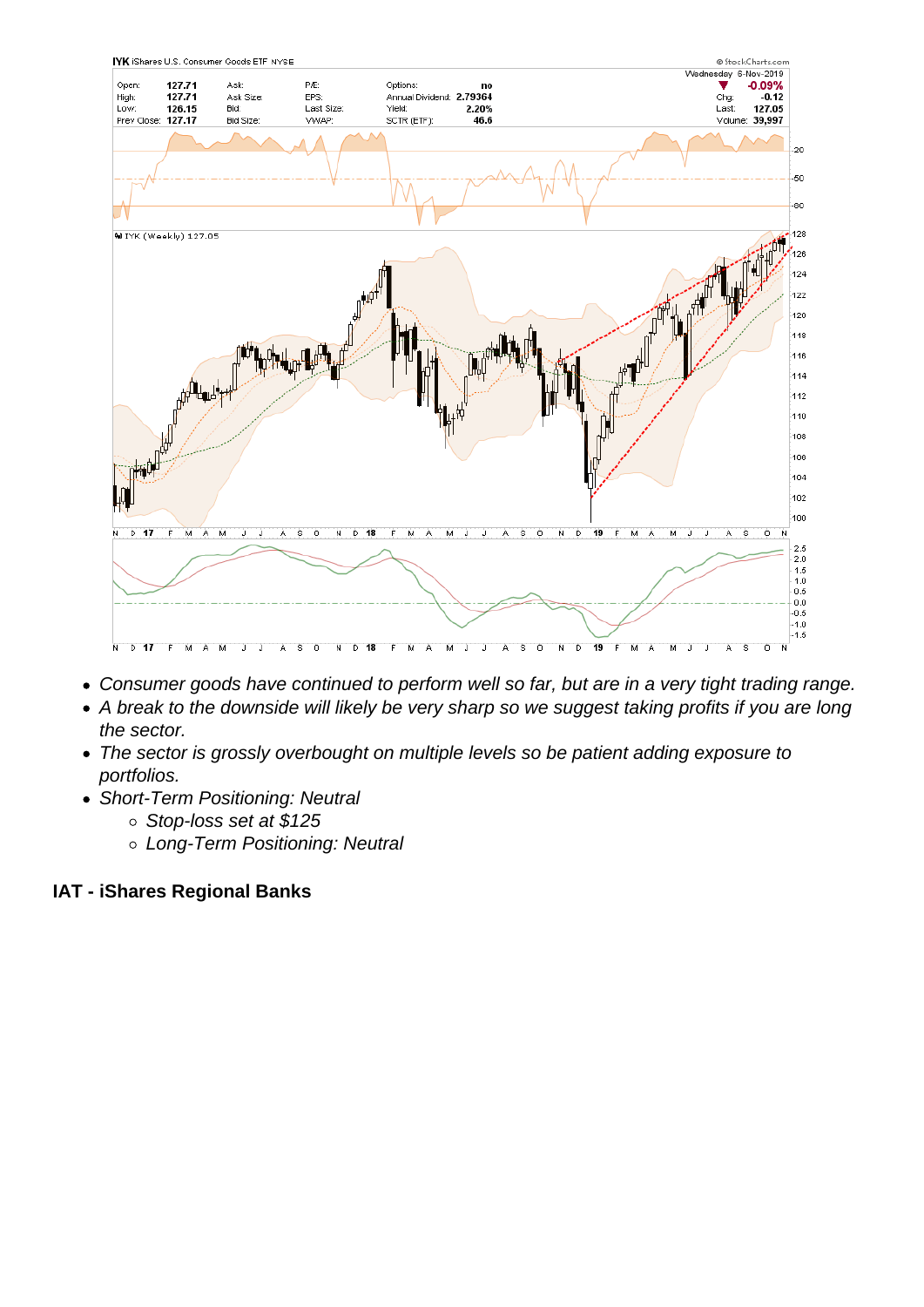- With the Fed back in QE mode, it isn't surprising to see regional banks pick up a bit.
- The breakout of consolidation is encouraging but with the sector very overbought look for a bit of a pullback to add exposure.
- A buy signal is in place which supports the idea of a further advance given the right entry point.
- Short-Term Positioning: Bullish
	- Stop-loss set at \$46
	- Long-Term Positioning: Bullish

IEZ - iShares Oil & Equipment Services